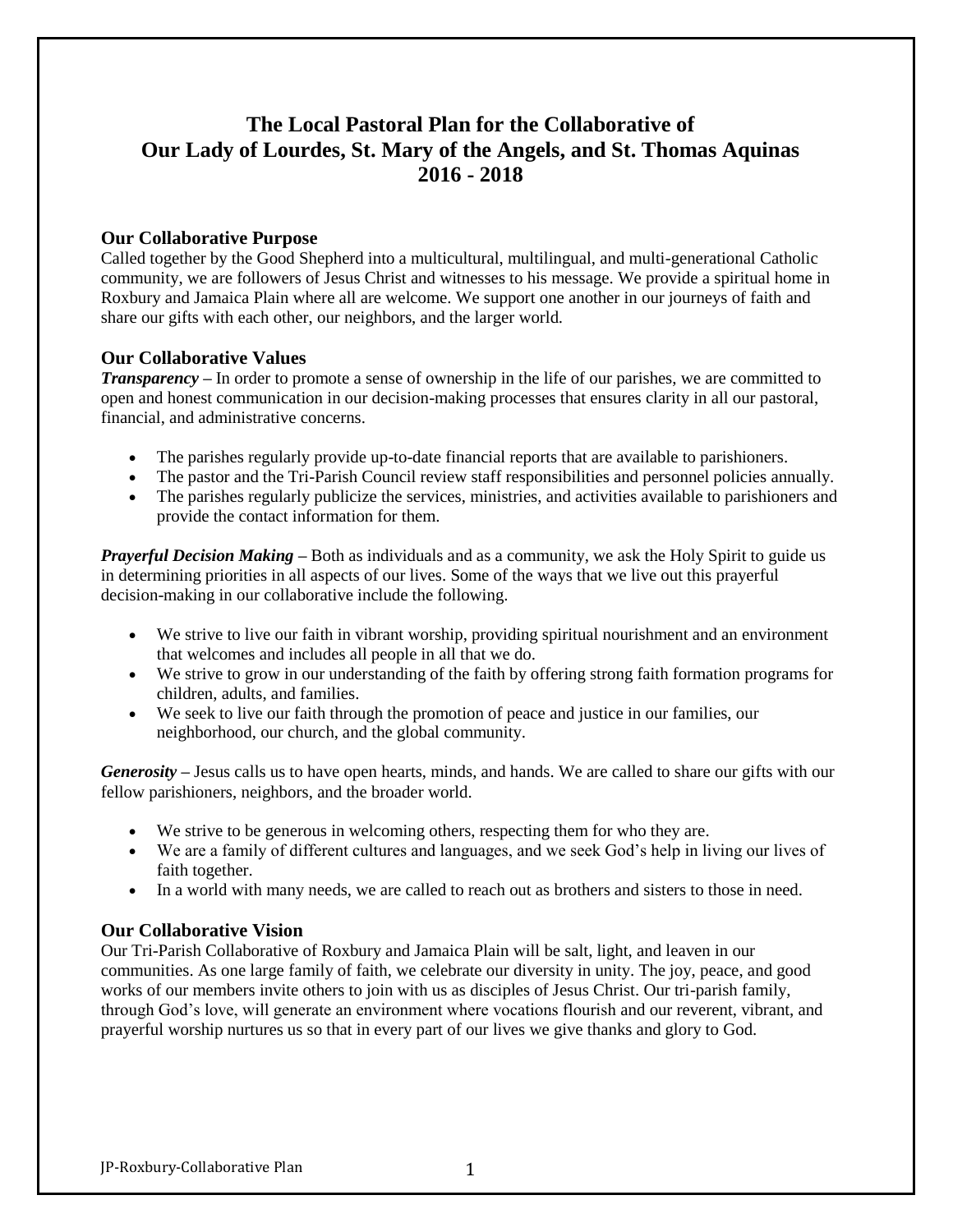# **Our Collaborative Priorities for 2016 – 2018**

#### *Priority: Ongoing Faith Formation for All*

- *Goal:* 50 parishioners will be trained for liturgical or pastoral ministry by June 30, 2018.
- *Goal***:** 300 children and adults will be engaged in faith formation classes and groups by June 30, 2018.
- *Goal***:** Create a collaborative Vocations Awareness Team that will work with religious educators to foster a culture of vocations and to organize events that help parishioners discern how they are called to live their faith.

#### *Priority***:** *Social Justice*

- *Goal:* Form a Collaborative Social Justice Committee that will build on the strengths of each parish's social justice work and increase the opportunities to work together.
- *Goal:* By June 30, 2018, 40 members of the collaborative will be involved in parish-based and local charitable ministries; 40 members of the collaborative will be involved in local and state efforts supporting systemic change to social injustice.

#### *Priority: Effective Resource Management*

- *Goal:* Create an effective and accessible system of communications for all three parishes.
- *Goal:* Create a Volunteer Coordinator Team, led by 2 parishioners from each parish, to assist the 3 parishes in recruiting and coordinating volunteers for various short-term needs. Recruit 60 members by June 30, 2016 and 90 members by June 30. 2018.
- *Goal:* The combined amount of the 3 parishes' offertory collections and other income will increase by \$40,000 (10%) by June 30, 2016, and by at least 7% in the following 2 years.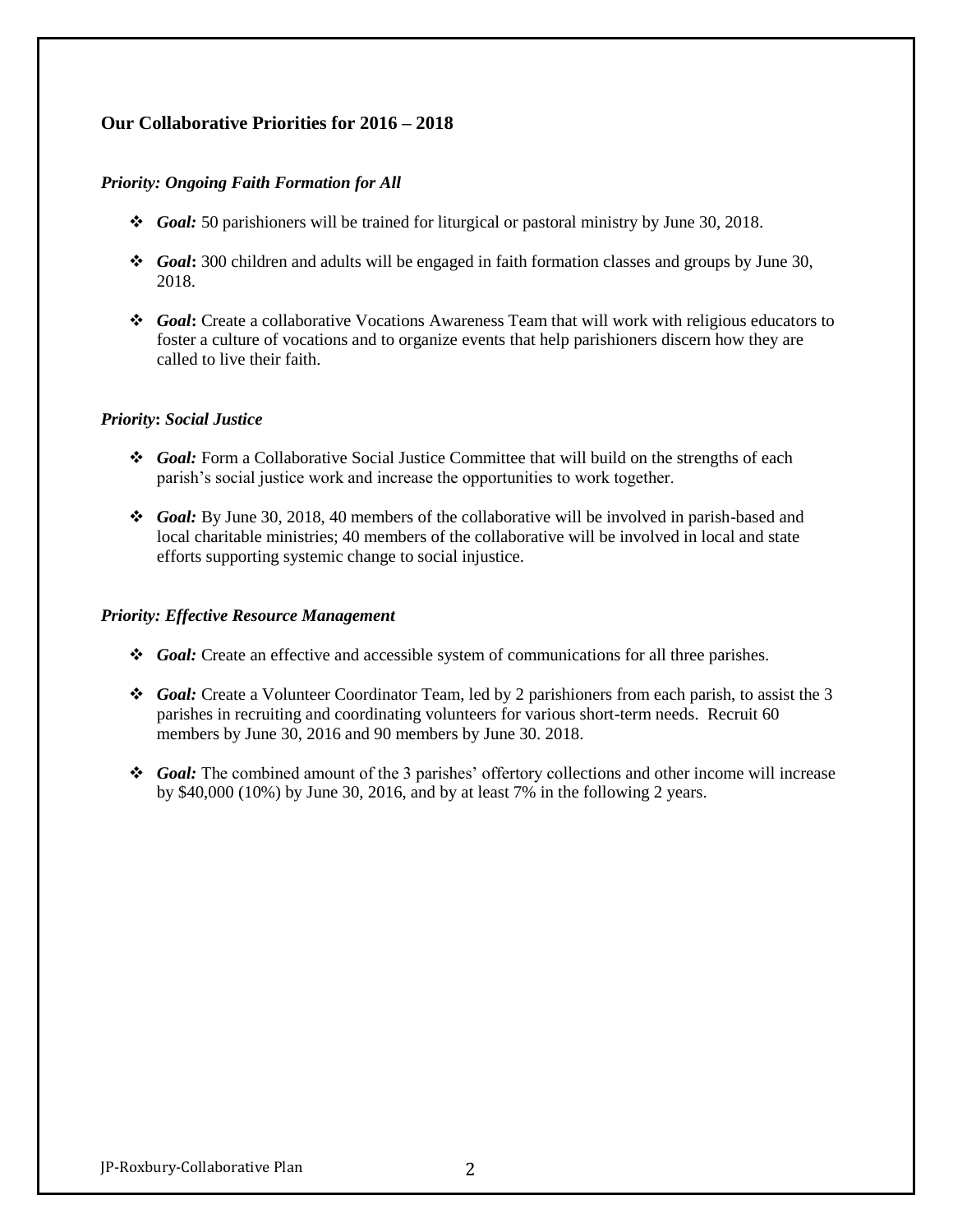## *Priority***:** *Ongoing Faith Formation for All*

As disciples of Christ, we seek an ever-deepening relationship with Jesus and a greater awareness of what he calls us to be and do in our lives. We seek to support each other's growth on the journey of faith and the discernment of our particular vocations in life. Our faith formation is rooted in and emerges from liturgical celebrations, the Sacred Scriptures, faith-sharing groups, retreats, and religious formation for all ages, all of which nurture the integration of parish life and daily life. We engage in faith formation activities that prepare us to evangelize by the witness of living our faith as well as the courageous sharing of the Good News of Jesus Christ.

*Goal:* 50 parishioners will be trained for liturgical or pastoral ministry by June 30, 2018.

Some milestones and strategies that will aid in the fulfillment of this goal are:

- Make training available in both English and Spanish.
- Compile and publish a list of current ministry opportunities.
- Evaluate the need and effectiveness of current ministries. Determine if new ministry areas are desirable (e.g., Hospitality Ministry, Friendly Visitors, etc.).
- Identify and list parishioners currently involved in religious education, liturgical, or pastoral ministry and whether they need further training.
- Create formation groups around the various ministries that meet regularly.
- Recruit new parishioners to join the ministry formation groups.
- *Goal:* 300 children and adults will be engaged in faith formation groups by June 30, 2018.

Some milestones and strategies that will aid in the fulfillment of this goal are:

- Faith formation groups will encourage multicultural and multigenerational membership as appropriate.
- Identify and list parishioners currently involved in faith formation groups and whether they need further training.
- Identify parishioners with training in faith formation who can help in the training of others.
- Create faith formation classes and groups such as Bible Study that reflect the diversity of the collaborative.
- Be open to faith formation programs existing outside the parish (such as lay ecclesial movements).
- *Goal:* Create a collaborative Vocations Awareness Team that will work with religious educators to foster a culture of vocations and to organize events that help parishioners discern how they are called to live their faith.

Some milestones and strategies that will aid in the fulfillment of this goal are:

- The team will foster a culture that promotes vocations to the priesthood, religious life, and other career paths that support persons in becoming the best human beings they can be.
- Starting in 2017, the team will offer two events per year that specifically promote vocations to the priesthood, vocations to religious life, and the vocations of lay people.
- Encourage single men, especially youth, to attend the St. Andrew's Dinners.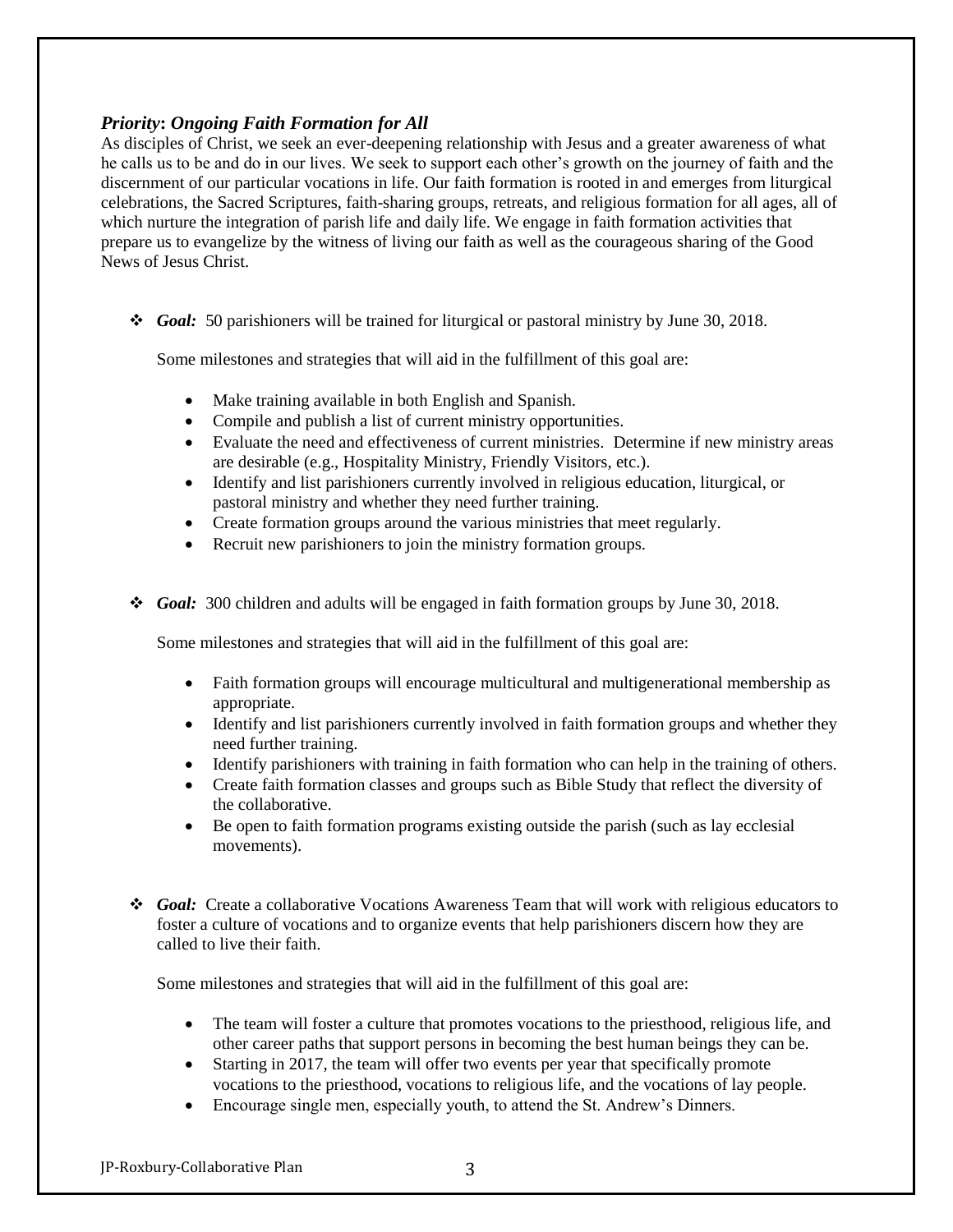### *Priority: Social Justice*

Called by God's word to create a more just and peaceful world, and to respect the dignity of each person, we commit to living out the principles of Catholic social teaching, especially by working with the poor, the oppressed, and victims of violence and by providing tools that help persons challenged by adversity to reach their full potential and to lift their spirits.

◆ *Goal:* Form a Collaborative Social Justice Committee that will build on the strengths of each parish's social justice work and increase the opportunities to work together.

Some milestones and strategies that will aid in the fulfillment of this goal are:

- Compile a list of local housing, health care, employment, education, legal and job training resources and make it available electronically and in print to parish and neighborhood households as soon as possible. Update the list at least annually. Provide a convenient list of emergency numbers for people to keep posted in their homes.
- Identify neighborhood, city, and state organizations that can provide input to our list of resources. Maintain a list of the contact persons and their phone numbers and e-addresses at these organizations.
- Starting in 2016, the Collaborative Social Justice Committee will offer at least 2 events per year to educate parishioners on Catholic social justice teaching.
- *Goal:* By June 30, 2018, 40 members of the collaborative will be involved in parish-based and local charitable ministries; 40 members of the collaborative will be involved in local and state efforts supporting systemic change to social injustice.

Some milestones and strategies that will aid in the fulfillment of this goal are:

- Recruit more volunteers for our food pantries, St. Vincent de Paul Society, and Pastoral Visitors.
- Identify local charitable (direct service) ministries; contact them to find how we can collaborate.
- The Collaborative Social Justice Committee will publicize opportunities to support local, state, and national groups that work for systemic change to social problems.
- The Collaborative Social Justice Committee will organize support for social justice groups that they determine are especially beneficial to people in the collaborative neighborhoods.